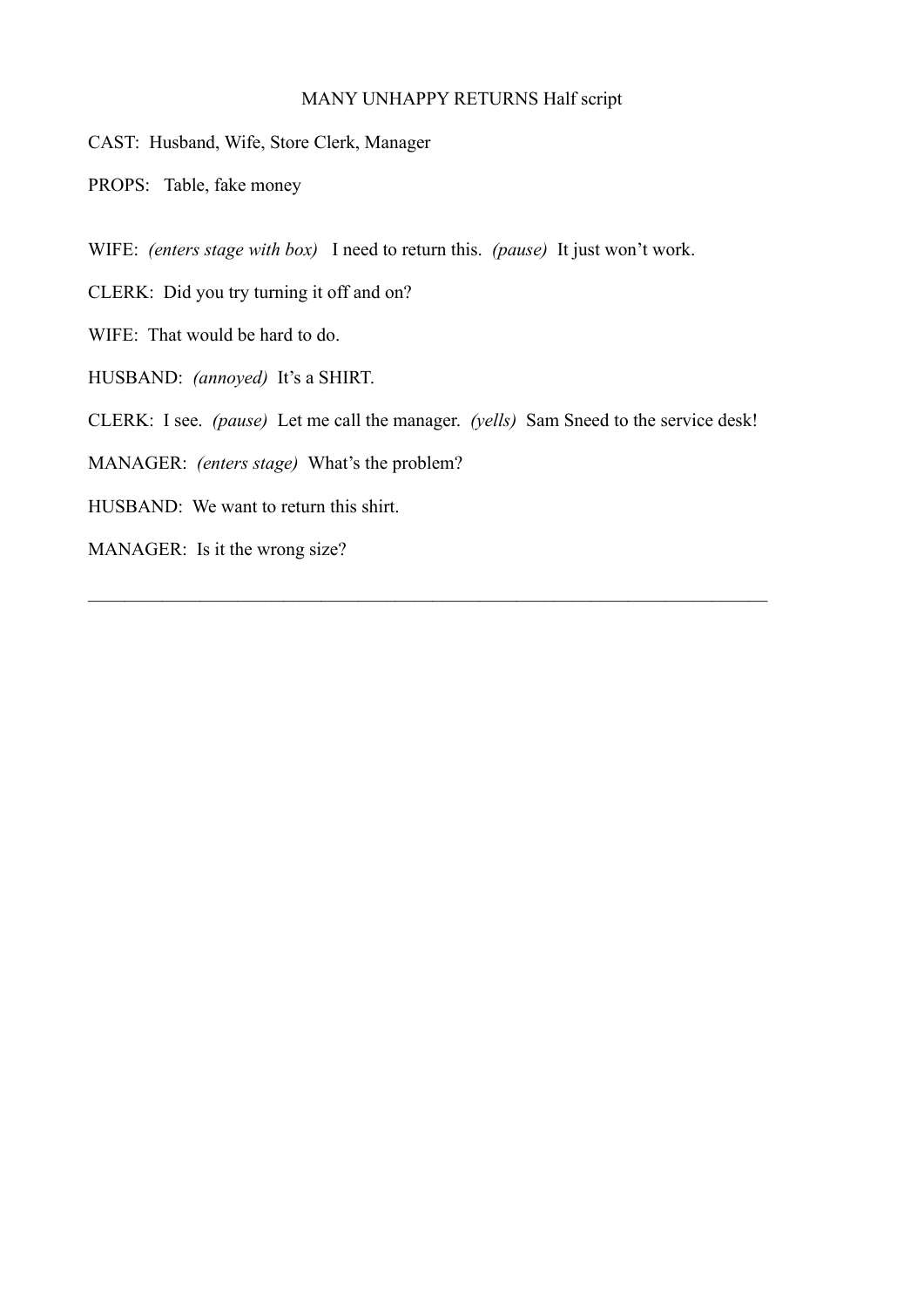#### WEATHER OR NOT half script

CAST: Meteorologist, News Anchor #1, News Anchor #2, Sportscaster

PROPS: Table, 3 chairs, coin, suits for all

NEWS ANCHOR #1: *(smiling)* ...and now for a look at the weather, here's our meteorologist.

METEOROLOGIST: Today we can expect… *(pause)* Ah, just a minute…

*(flips coin in air but it falls on floor)*

NEWS ANCHOR #2: *(to #1 and Sportscaster, shaking head)* Where did they hire this guy?

METEOROLOGIST: *(picks up coin) (to camera)* It's heads! Okay. 50% chance of snow today.

SPORTSCASTER: *(to News Anchor #2)* So there's a 50/50 chance it will. *(pause)* Or won't.

NEWS ANCHOR #2: You should use that to predict who wins football games.

*(News Anchors and Sportscaster laugh)*

METEOROLOGIST: *(clears throat, speaks to camera)* It's gonna warm up, though, Folks.

SPORTSCASTER: Yeah, from all that hot air. *(laughs)*

NEWS ANCHOR #1: At least he's not using the Eeny-Meeny-Miny-Mo Method this week.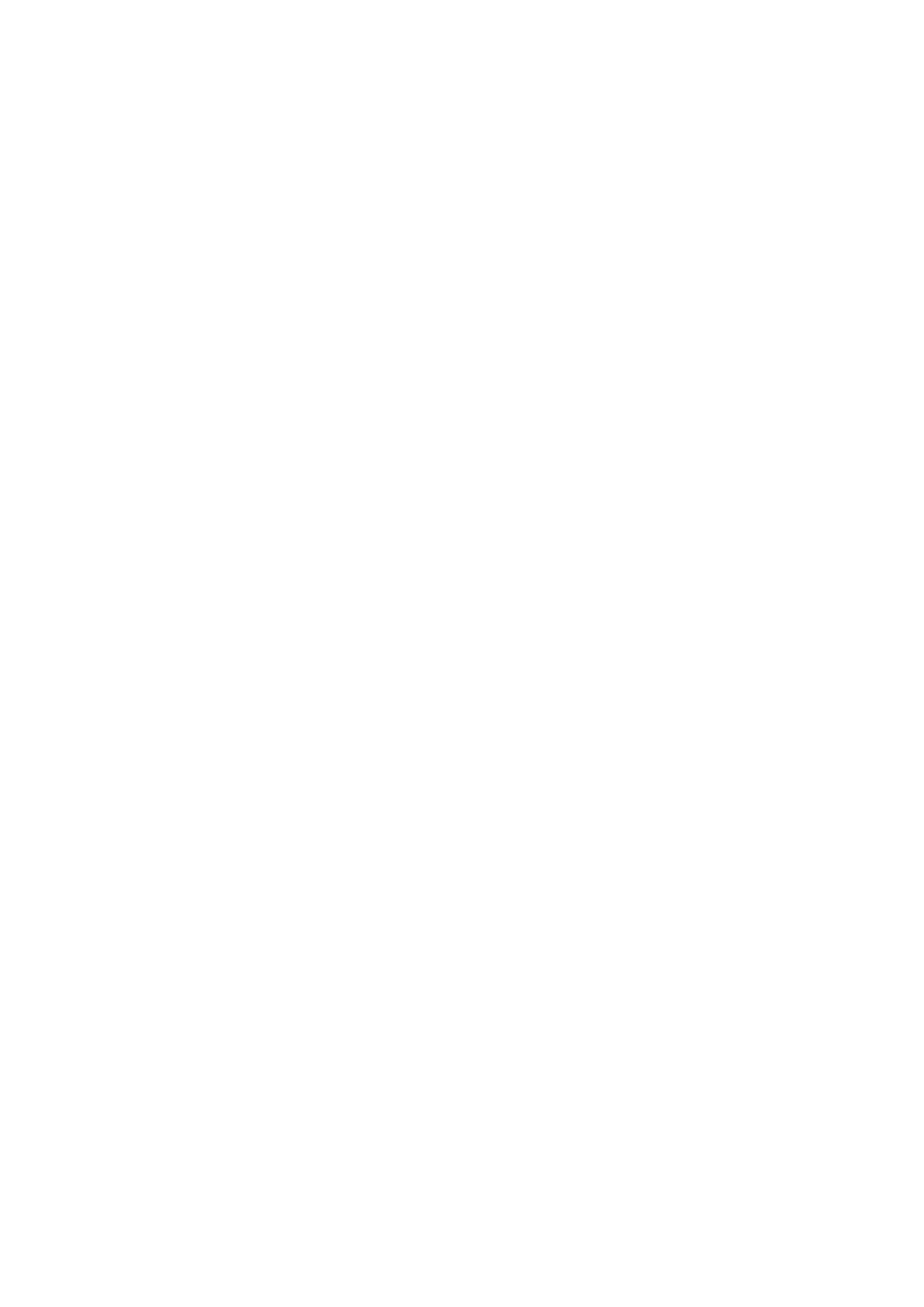# DRIVING US CRAZY half script

CAST: Driving Instructor, Student Driver #1 (girl), Student Driver #2 (girl), Race Car Announcer PROPS: 4 chairs – Instructor  $\&$  SD#1 in front and other 2 in back, steering wheel, microphone

INSTRUCTOR: Now turn the key in the ignition.

RACE CAR ANNOUNCER: *(holding microphone)* Gentlemen, start your engines!

STUDENT DRIVER #1: *(annoyed)* That's LADIES.

STUDENT DRIVER #2: Yeah! What she said!

*(Sound effect: engine starts revving)*

INSTRUCTOR: Foot on the brake. Now shift into drive.

STUDENT DRIVER #1: *(Sound effect: gears crunching)* Ah, there it is.

RACE CAR ANNOUNCER: And she's off!

STUDENT DRIVER #2: *(to announcer)* So are you. *(pause)* Off your rocker.

*(Sound effect: acceleration)*

INSTRUCTOR: Now slow down for this traffic light.

STUDENT DRIVER #1: But THAT car is speeding up.